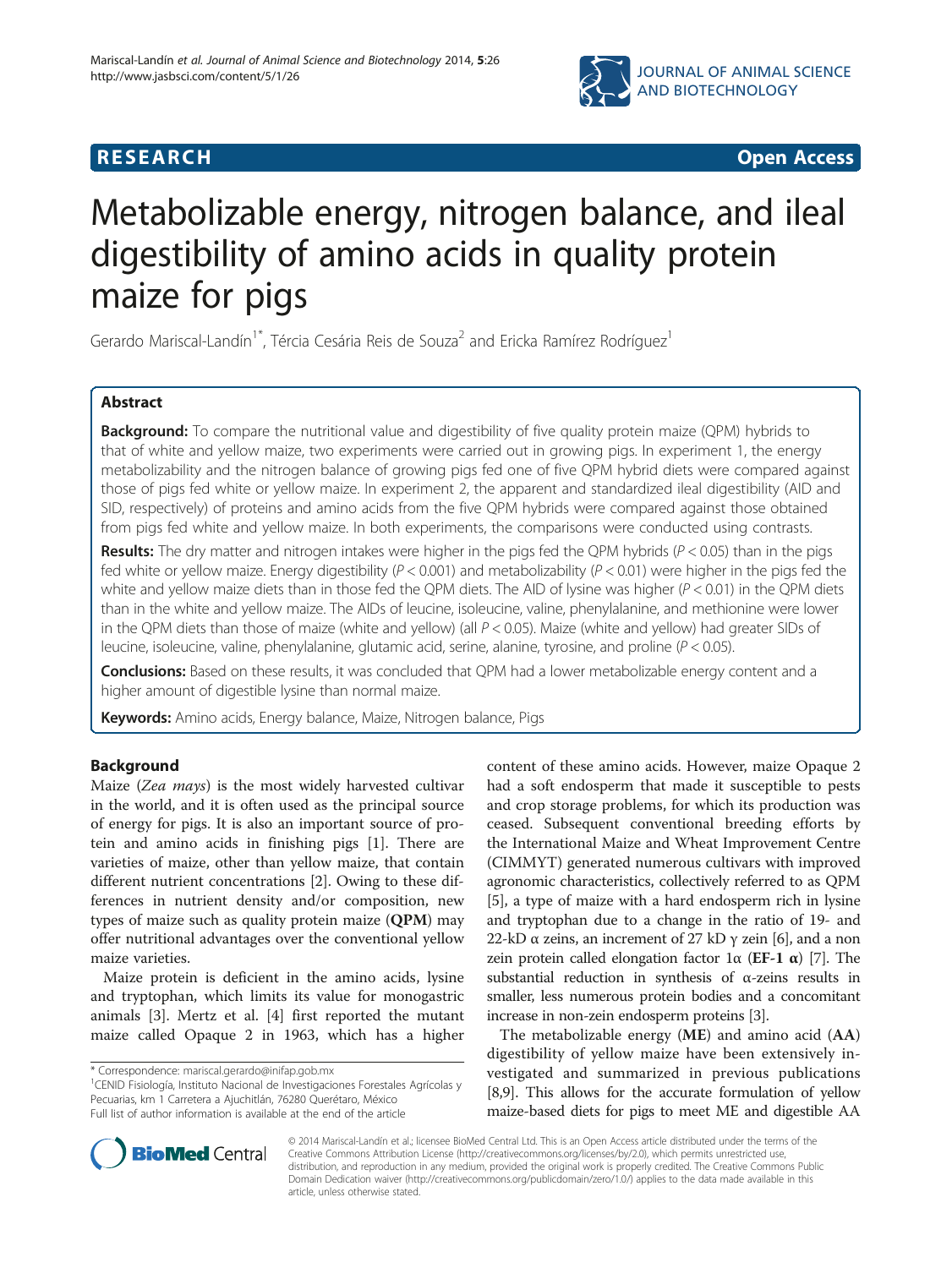requirements. However, there is currently limited information about the nutritive value of QPM.

Therefore, the first aim of the current study was to compare the energy metabolizability and nitrogen balance of QPM to those of yellow and white maize, and the second aim was to compare the apparent and standardized ileal digestibility (AID and SID, respectively) of protein and AAs in QPM hybrids to those of yellow and white maize.

#### Material and methods

This study was approved by the Scientific Associate Technical Group Committee of CENID Physiology. Two experiments were conducted at the experimental farm of CENID-Physiology (INIFAP, México). The experimental animals were treated according to the guidelines of the International Guiding Principles for Biomedical Research Involving Animals [\[10](#page-8-0)] and the Official Mexican Standard for production, care and use of laboratory animals [[11](#page-8-0)].

#### Raw materials

The following QPM hybrids were evaluated: 538Ta, 537Ta, 537Ig, 334Ce, and QPM1. Evaluation was also conducted on one white and one yellow maize obtained from a commercial supplier in the state of Guanajuato, Mexico. The chemical composition of these materials is shown in Table [1.](#page-2-0)

# Energy metabolizability and nitrogen balance (Experiment 1)

Four consecutive groups of seven Landrace x Duroc pigs with a mean weight of  $61.2 \pm 2.6$  kg were used (28 pigs in total, four replicates by treatment). The pigs were placed in individual metabolic cages equipped with a self-feeder and a low-pressure drinking nipple connected to a watering system that controlled the water supply. Screens were placed under the floors, which allowed for total collection of feces and urine. The room temperature ranged from 19–22°C.

The pigs were fed twice daily at 0800 h and 1800 h. The experimental diets (Table [2](#page-3-0)) were prepared with one QPM or one maize (white or yellow) as the sole protein and energy source. The diets contained calcium carbonate, dicalcium phosphate, salt, and premixed vitamins and minerals. Chromic oxide (3 g/kg of feed) was included as an indigestible marker. The feed intake of the pigs was 2.5 times their digestible energy (DE) requirement for maintenance (460 kJ/kg BW $^{0.75}$  [[12](#page-8-0)]) as recommended by Adeola [[13\]](#page-8-0) for pigs weighing >50 kg. The water container in each metabolic cage was filled just before each meal to restrict water intake to 2.5 L/kg of dry matter (DM) intake [[13\]](#page-8-0).

The experimental period lasted for 10 d for each consecutive group: 5 d for adaptation and 5 d for the total collection of feces and urine. The feces were frozen and kept at −20°C. At the end of the experimental period, the feces were defrosted and homogenized to obtain 10% of the weight as a final sample for lyophilizing. Urine was collected via funnels underneath the urine collection tray. This collection system included a glass wool mat to avoid contamination with feed or feces. To reduce urine pH and avoid  $NH<sub>3</sub>$  volatilization, 40 mL of HCl 6 mol/L were added to each urine container twice a day. The urine was removed twice a day, weighed, and filtered again through four layers of cheesecloth into a clean container. Then a 5% aliquot was taken and kept at −20°C until analysis. Three urine subsamples of 20 mL per pig were lyophilized to measure energy [[14](#page-8-0)].

## Ileal digestibility (Experiment 2)

Seven Landrace x Duroc pigs with a mean weight of  $62.3 \pm 4.9$  kg at the time of data collection were used. When the pigs weighed 45 kg, a T-cannula was fitted at the terminal ileum [[15](#page-8-0)]. After surgery, the pigs were placed in individual metabolism cages that included a self-feeder and a low-pressure drinking nipple. The room temperature ranged from 19–22°C.

The post-operative period lasted for 21 d. During this period, the pigs were fed a grower diet (160 g of CP/kg) twice daily at 0800 h and 1800 h. The amount fed was increased 100 g/d until the level of intake was the same as that prior to surgery.

During the experimental period, the pigs received one of the experimental diets (Table [3\)](#page-4-0). The diets were formulated using maize as the sole source of dietary protein. To avoid the effect of the level of the dietary protein on protein apparent digestibility [\[16\]](#page-8-0), maize starch was used to ensure that the experimental diets consisted of the same protein level despite the different protein levels of the maize. All experimental diets contained calcium carbonate, dicalcium phosphate, and salt. To reduce dust, 20 g/kg of maize oil was included. Vitamins and minerals exceeded the NRC [\[8](#page-8-0)] requirements. Chromic oxide (3 g/kg of feed) was included as an indigestible marker. The feed intake of the pigs was 2.5 times their digestible energy (DE) requirement for maintenance,  $460$  kJ/kg BW $^{0.75}$  [\[12](#page-8-0)]. The animals had free access to water.

The four experimental periods lasted seven d each: 5 d for adaptation and 2 d for digesta collection. Ileal digesta were collected continuously over a period of 10 h (0800 h–1800 h) using plastic bags (11 cm  $\times$  5 cm) that contained 10 mL of a 0.2 mol/L HCl solution to inhibit bacterial activity and were attached to the cannula using a rubber band. When the collecting bags were full, the ileal digesta was transferred to a container and frozen at −20°C until lyophilisation.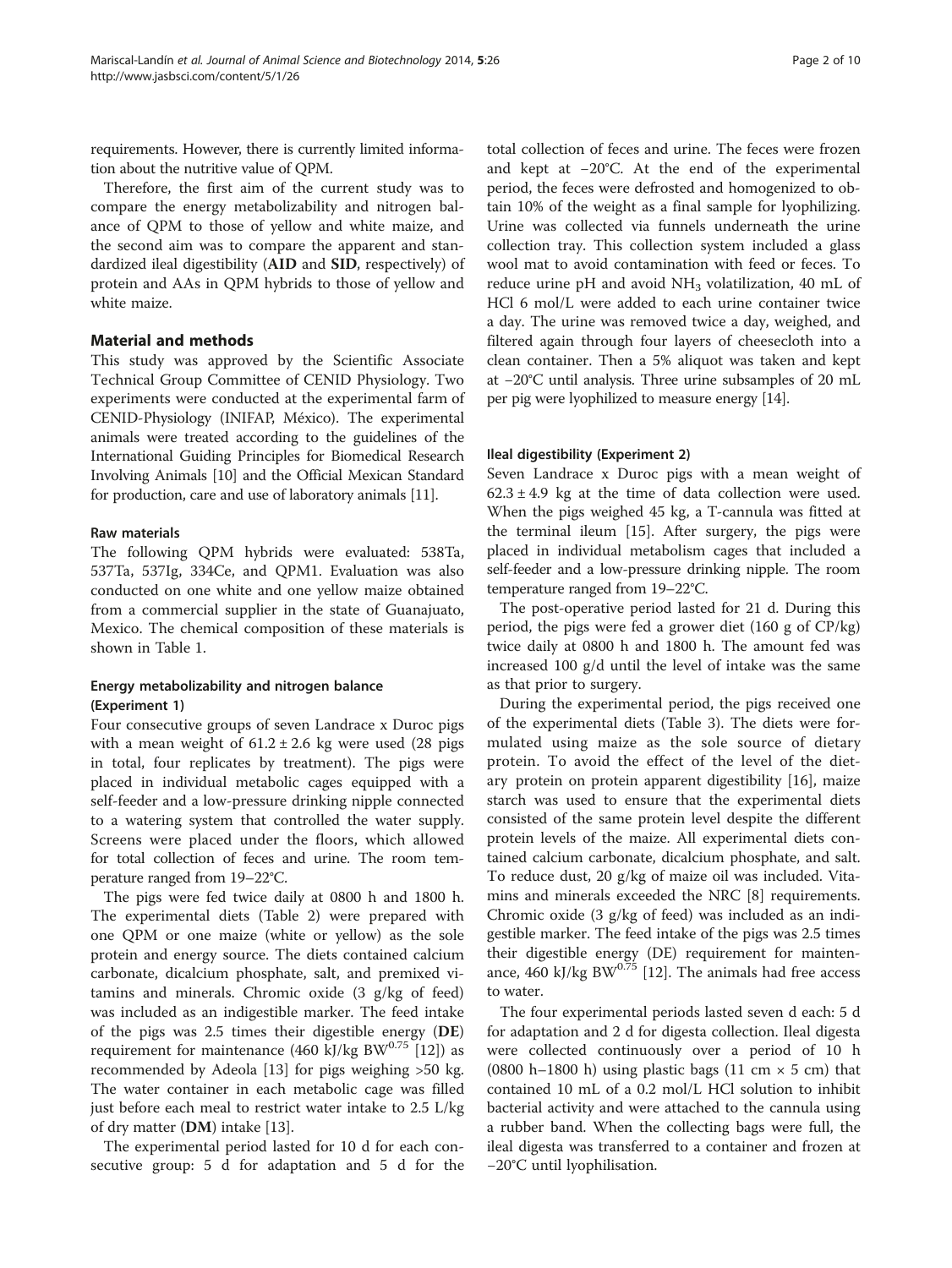|                     |       | Maize |       |       |       |       |        |
|---------------------|-------|-------|-------|-------|-------|-------|--------|
| Nutrient, g /kg     | QPM1  | 334Ce | 537Ta | 537lg | 538Ta | White | Yellow |
| Dry Matter          | 910.7 | 911.4 | 893.0 | 909.0 | 911.2 | 911.0 | 910.8  |
| Protein             | 85.0  | 84.0  | 86.0  | 85.0  | 87.0  | 80.0  | 75.0   |
| <b>NDF</b>          | 114.0 | 91.0  | 102.0 | 84.0  | 89.0  | 104.0 | 94.0   |
| ADF                 | 48.0  | 39.0  | 40.0  | 38.0  | 35.0  | 34.0  | 27.0   |
| Ether Extract       | 34.0  | 34.0  | 47.0  | 39.0  | 52.0  | 39.0  | 37.0   |
| Ash                 | 17.0  | 14.0  | 16.0  | 17.0  | 17.0  | 11.0  | 12.0   |
| Gross Energy, MJ/kg | 16.7  | 16.6  | 16.4  | 16.0  | 16.6  | 16.5  | 16.5   |
| Amino acids         |       |       |       |       |       |       |        |
| Alanine             | 5.1   | 4.9   | 4.9   | 5.0   | 4.2   | 5.9   | 5.6    |
| Arginine            | 5.9   | 3.5   | 5.3   | 5.3   | 4.9   | 3.8   | 3.6    |
| Aspartic acid       | 6.7   | 4.6   | 6.5   | 6.4   | 5.4   | 5.4   | 5.3    |
| Cystine             | 3.5   | 3.5   | 2.4   | 3.5   | 3.4   | 3.0   | 3.3    |
| Glutamic acid       | 14.1  | 12.6  | 13.6  | 14.4  | 11.4  | 15.3  | 14.2   |
| Glycine             | 4.1   | 2.9   | 3.9   | 4.0   | 3.5   | 3.1   | 3.0    |
| Histidine           | 3.5   | 2.7   | 3.4   | 2.5   | 2.6   | 2.5   | 2.1    |
| Isoleucine          | 2.6   | 2.0   | 2.5   | 2.4   | 2.1   | 2.6   | 2.5    |
| Leucine             | 7.3   | 7.7   | 7.1   | 7.3   | 5.8   | 9.6   | 9.1    |
| Lysine              | 3.1   | 2.7   | 2.9   | 2.7   | 2.7   | 2.0   | 2.0    |
| Methionine          | 1.8   | 1.8   | 2.2   | 2.3   | 2.3   | 1.5   | 2.1    |
| Phenylalanine       | 3.9   | 3.1   | 3.4   | 3.9   | 2.9   | 4.2   | 3.9    |
| Proline             | 8.4   | 7.4   | 9.4   | 8.0   | 7.9   | 9.2   | 8.9    |
| Serine              | 3.7   | 3.1   | 3.6   | 3.9   | 3.1   | 3.7   | 3.5    |
| Threonine           | 3.3   | 2.4   | 3.0   | 3.5   | 2.7   | 2.8   | 2.6    |
| Tyrosine            | 2.6   | 2.2   | 2.4   | 2.2   | 2.1   | 2.6   | 2.5    |
| Valine              | 4.7   | 3.1   | 5.4   | 4.4   | 4.6   | 3.9   | 4.3    |

# <span id="page-2-0"></span>Table 1 Chemical composition of maize  $(g/kg)^1$

<sup>1</sup>As fed basis.

<sup>2</sup>Quality Protein Maize.

At the end of the experiment, narcosis was induced by  $CO<sub>2</sub>$  inhalation, followed by euthanasia by exsanguination. A post-mortem examination for fistula along the length of the small intestine was performed to verify its integrity.

#### Chemical analysis

The raw materials, diets, digesta, and feces were ground using a laboratory mill (Arthur H. Thomas Co., Philadelphia, PA) to pass through a 0.5 mm mesh sieve. DM and nitrogen analysis methods, 934.01 and 976.05 [[17\]](#page-8-0), respectively, were performed. Chromium analysis was performed as described by Fenton and Fenton [\[18](#page-9-0)]. Gross energy was estimated using an adiabatic bomb calorimeter (model 1281, Parr, Moline, IL). Samples from the raw materials, diets, and digesta were hydrolyzed at 110°C for 24 h in 6 mol/L HCl to use in AA analysis method 994.12 [\[17\]](#page-8-0). For methionine and cystine analyses, oxidation with performic acid was carried out before acid hydrolysis [[17](#page-8-0)]. Tryptophan was not estimated. AA analysis was performed using reverse phase HPLC (1100 HPLC Hewlett Packard), according to Henderson et al. [\[19\]](#page-9-0). Nitrogen in the liquid urine was estimated according to AOAC [\[17\]](#page-8-0) method 976.05. Energy in the lyophilized urine was estimated according to Le Bellego [[14](#page-8-0)].

#### Calculations

The AID or apparent total tract digestibility (ATTD) was estimated using the equation proposed by Fan and Sauer [[20](#page-9-0)]:

$$
AID = [1-((ID \times AF)/(AD \times IF))] \times 100
$$

where AID = apparent digestibility (ileal or total tract) of a nutrient in the diet,  $ID = concentration$  of the marker in the diet (mg/kg DM),  $AF = concentration$ of the nutrient in ileal digesta or feces (mg/kg DM),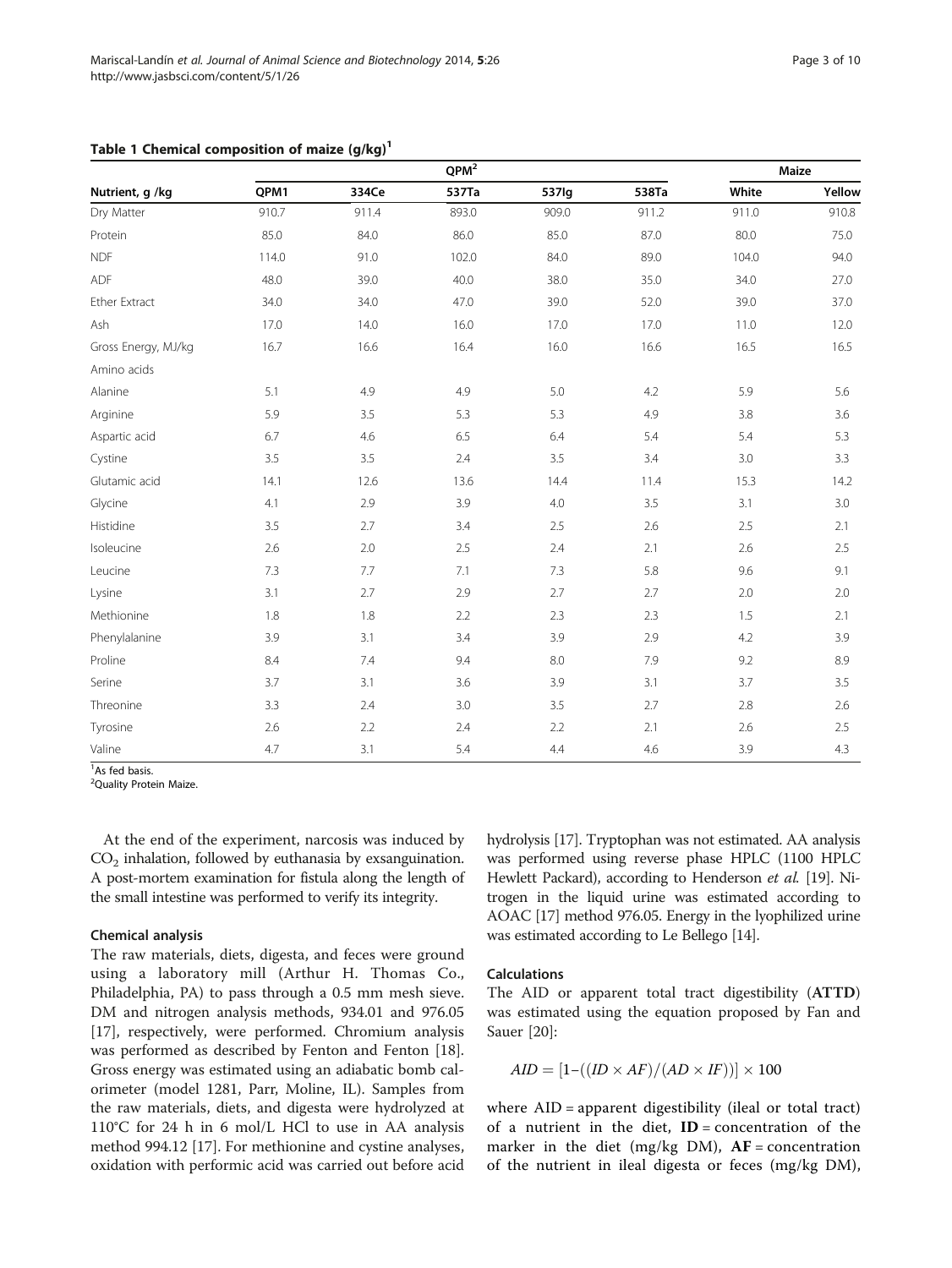<span id="page-3-0"></span>

|  |  | Table 2 Composition of the experimental diets (g/kg): experiment $1^1$ |
|--|--|------------------------------------------------------------------------|
|--|--|------------------------------------------------------------------------|

| Ingredient, g/kg                  |       |       | $QPM^2$ |       |       |       | Maize  |
|-----------------------------------|-------|-------|---------|-------|-------|-------|--------|
|                                   | QPM1  | 334Ce | 537Ta   | 537lg | 538Ta | White | Yellow |
| QPM1                              | 967.5 |       |         |       |       |       |        |
| 334Ce                             |       | 967.5 |         |       |       |       |        |
| 537Ta                             |       |       | 967.5   |       |       |       |        |
| 537lg                             |       |       |         | 967.5 |       |       |        |
| 538Ta                             |       |       |         |       | 967.5 |       |        |
| White                             |       |       |         |       |       | 967.5 |        |
| Yellow                            |       |       |         |       |       |       | 967.5  |
| Calcium Phosphate                 | 18.5  | 18.5  | 18.5    | 18.5  | 18.5  | 18.5  | 18.5   |
| Calcium Carbonate                 | 5.5   | 5.5   | 5.5     | 5.5   | 5.5   | 5.5   | 5.5    |
| Salt                              | 3.5   | 3.5   | 3.5     | 3.5   | 3.5   | 3.5   | 3.5    |
| Minerals <sup>3</sup>             | 1.0   | 1.0   | 1.0     | 1.0   | 1.0   | 1.0   | 1.0    |
| $V$ itamins <sup>4</sup>          | 1.0   | 1.0   | 1.0     | 1.0   | 1.0   | 1.0   | 1.0    |
| Chromic oxide                     | 3.0   | 3.0   | 3.0     | 3.0   | 3.0   | 3.0   | 3.0    |
| Chemical composition <sup>5</sup> |       |       |         |       |       |       |        |
| Dry Matter                        | 906.6 | 903.3 | 891.1   | 904.6 | 901.4 | 905.6 | 904.8  |
| Protein                           | 82.2  | 81.3  | 83.2    | 82.2  | 84.2  | 77.4  | 72.6   |
| Gross Energy, MJ/kg               | 16.5  | 16.2  | 16.1    | 15.9  | 16.1  | 16.0  | 16.0   |

<sup>1</sup>As fed basis.

<sup>2</sup>Quality Protein Maize. <sup>3</sup>Furnished by kg of feed: Cl 1.65 g, Na 0.87 g, Cu 7.7 mg, Fe 89.25 mg, Mn 19.98 mg, Se 0.087 mg, I 0.053 mg.

<sup>4</sup>Furnished by kg of feed: Vitamin A 6,600 IU, D 660 IU, E 100 IU, Choline 350 mg, Niacin 54 mg, Pantothenic acid 13.15 mg, Riboflavin 2.2 mg, B<sub>12</sub> 36 μg.<br><sup>5</sup>Analyzed values on an as fed basis <sup>5</sup> Analyzed values, on an as fed basis.

 $AD =$  concentration of the nutrient in the diet (mg/kg DM), and  $IF = concentration of the marker in the ideal digesta or$ feces (mg/kg DM).

The SID was estimated using the formula proposed by Furuya and Kaji [[21\]](#page-9-0):

$$
SID = [AID + (Endogenous/Dietary\ Content)] \times 100
$$

where Endogenous = endogenous losses of a nutrient in mg/kg DM intake, and Dietary content = amount of nutrient consumed in mg/kg DM intake. The calculations were performed using endogenous values reported by Mariscal-Landin and Reis de Souza [\[22](#page-9-0)].

The ME was obtained using the formula proposed by Adeola [\[13](#page-8-0)]:

$$
ME = [(GE-FE-UE)/GE] \times 100
$$

where  $ME =$  metabolizable energy in MJ/d,  $GE =$  gross energy intake in MJ/d,  $FE = fecal$  energy output in MJ/d, and  $UE =$  urine energy output in MJ/d.

#### Statistical analyses

#### Experiment 1

Data were analyzed as a randomized complete block design [[23](#page-9-0)] with four blocks of seven animals each and using the GLM procedure in SAS v9.2 [\[24\]](#page-9-0). The variables were the DM amount, nitrogen intake, energy intake, the amount of nitrogen and energy excreted in feces and urine, the apparent total tract digestibility of DM, nitrogen, and energy, nitrogen balance, and energy metabolizability. An alpha value of 0.05 was used to assess significance.

#### Experiment 2

Data were analyzed using a Latin square with additional columns, or a  $4 \times 7$  "Youden square" [\[23\]](#page-9-0), which included seven animals, seven treatments, and four experimental periods. The experimental variables were the protein and amino acids AID and SID of the maize. Data were analyzed using the GLM procedure in SAS v9.2 [\[24\]](#page-9-0). An alpha value of 0.05 was used to assess significance.

In both experiments, the means were compared using Duncan's method and the QPM (QPM1, 334Ce, 537Ta, 537Ig, or 538Ta) and normal maize (white or yellow) were compared using contrasts [\[23](#page-9-0)].

#### Results

# Energy metabolizability and nitrogen balance Energy metabolizability, QPM vs normal maize

Energy intake was similar ( $P > 0.05$ ) between the treatments: 29.5 MJ/d of QPM or normal maize. Apparent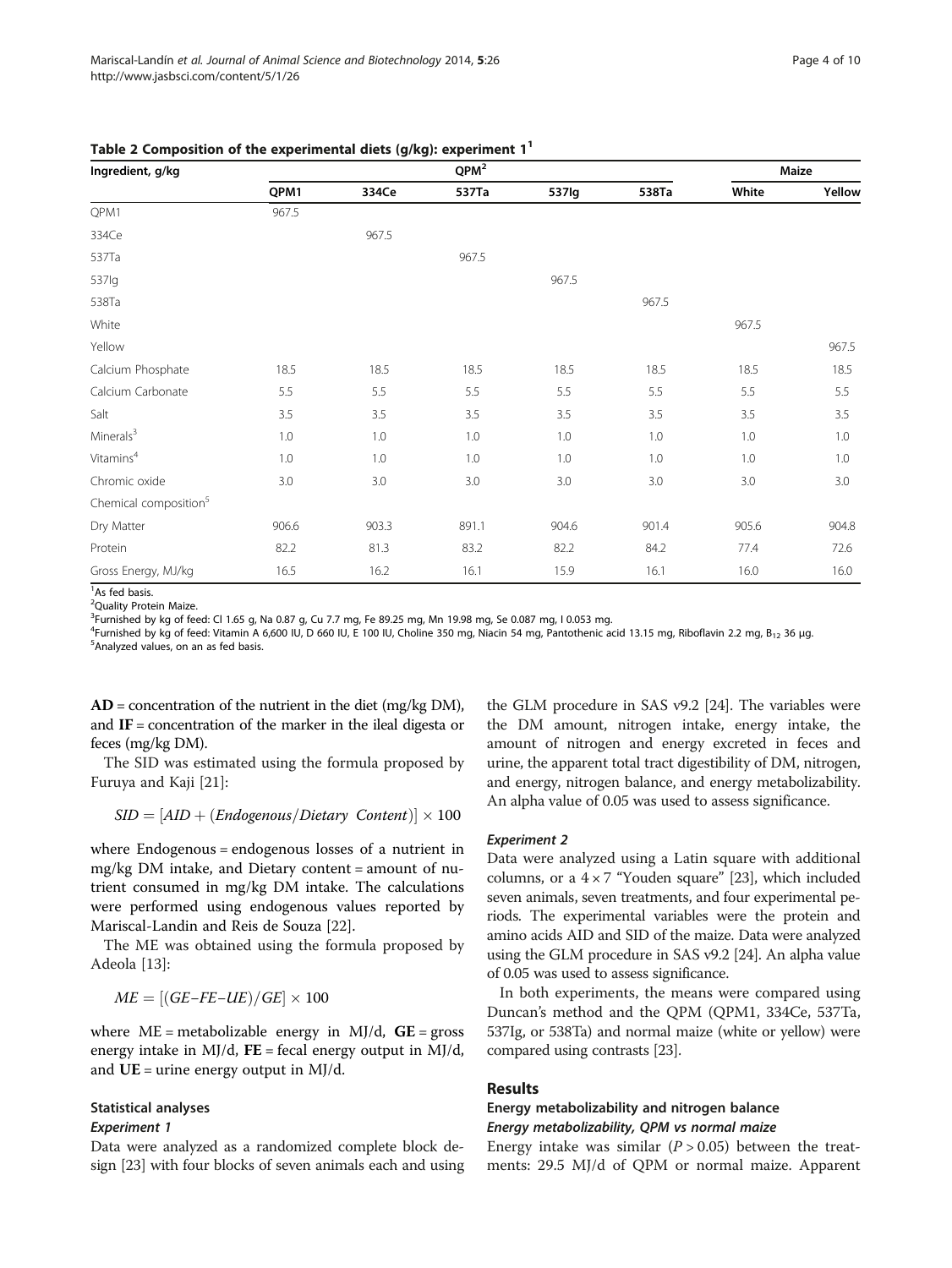## <span id="page-4-0"></span>Table 3 Composition of the experimental diets (g/kg): experiment  $2<sup>1</sup>$

| Ingredient, g/kg                  |       |       | QPM <sup>2</sup> |       | Maize   |       |        |
|-----------------------------------|-------|-------|------------------|-------|---------|-------|--------|
|                                   | QPM1  | 334Ce | 537Ta            | 537lg | 538Ta   | White | Yellow |
| QPM1                              | 845.5 |       |                  |       |         |       |        |
| 334Ce                             |       | 845.5 |                  |       |         |       |        |
| 537Ta                             |       |       | 825.5            |       |         |       |        |
| 537lg                             |       |       |                  | 835.5 |         |       |        |
| 538Ta                             |       |       |                  |       | 816.5   |       |        |
| White                             |       |       |                  |       |         | 887.5 |        |
| Yellow                            |       |       |                  |       |         |       | 947.5  |
| Maize starch                      | 102.0 | 102.0 | 122.0            | 112.0 | 131.5   | 60.0  |        |
| Calcium Phosphate                 | 18.5  | 18.5  | 18.5             | 18.5  | 18.5    | 18.5  | 18.5   |
| Calcium Carbonate                 | 5.5   | 5.5   | 5.5              | 5.5   | 5.5     | 5.5   | 5.5    |
| Maize oil                         | 20.0  | 20.0  | 20.0             | 20.0  | 20.0    | 20.0  | 20.0   |
| Salt                              | 3.5   | 3.5   | 3.5              | 3.5   | 3.5     | 3.5   | 3.5    |
| Minerals <sup>3</sup>             | 1.0   | 1.0   | 1.0              | 1.0   | 1.0     | 1.0   | 1.0    |
| Vitamins <sup>4</sup>             | 1.0   | 1.0   | 1.0              | 1.0   | 1.0     | 1.0   | 1.0    |
| Chromic oxide                     | 3.0   | 3.0   | 3.0              | 3.0   | $3.0\,$ | 3.0   | 3.0    |
| Chemical composition <sup>5</sup> |       |       |                  |       |         |       |        |
| Dry matter                        | 905.6 | 901.3 | 894.1            | 864.2 | 899.2   | 906.5 | 902.8  |
| Protein                           | 71.1  | 70.8  | 70.6             | 71.0  | 71.3    | 70.5  | 71.6   |
| Gross Energy, MJ/kg               | 15.8  | 15.7  | 15.6             | 15.2  | 15.7    | 15.7  | 15.6   |
| Alanine                           | 4.70  | 4.81  | 4.45             | 4.32  | 4.01    | 5.55  | 6.08   |
| Arginine                          | 5.36  | 3.47  | 4.86             | 4.57  | 4.70    | 3.59  | 3.93   |
| Aspartic acid                     | 6.10  | 4.54  | 5.83             | 5.59  | 5.04    | 5.04  | 5.69   |
| Cystine                           | 3.22  | 3.47  | 2.19             | 3.13  | 3.25    | 2.82  | 3.53   |
| Glutamic acid                     | 12.87 | 12.47 | 12.38            | 12.62 | 10.85   | 14.43 | 15.41  |
| Glycine                           | 3.71  | 2.85  | 3.56             | 3.56  | 3.33    | 2.90  | 3.24   |
| Histidine                         | 3.22  | 2.67  | 3.08             | 2.54  | 2.48    | 2.39  | 2.36   |
| Isoleucine                        | 2.39  | 1.96  | 2.19             | 1.61  | 1.96    | 2.39  | 2.65   |
| Leucine                           | 6.60  | 7.57  | 6.39             | 6.10  | 5.55    | 9.05  | 9.81   |
| Lysine                            | 2.80  | 2.67  | 2.59             | 2.54  | 2.48    | 1.88  | 2.16   |
| Methionine                        | 1.65  | 1.16  | 2.02             | 1.10  | 1.45    | 1.45  | 2.26   |
| Phenylalanine                     | 3.55  | 3.12  | 3.08             | 2.80  | 2.82    | 3.93  | 4.22   |
| Proline                           | 6.35  | 6.14  | 8.50             | 4.91  | 7.52    | 8.71  | 9.62   |
| Serine                            | 3.38  | 3.03  | 3.24             | 3.47  | 2.90    | 3.50  | 3.73   |
| Threonine                         | 2.97  | 2.40  | 2.75             | 3.39  | 2.56    | 2.65  | 2.85   |
| Tyrosine                          | 2.39  | 2.23  | 2.19             | 2.12  | 1.96    | 2.48  | 2.65   |
| Valine                            | 4.29  | 3.03  | 4.86             | 2.71  | 4.36    | 3.59  | 4.71   |

<sup>1</sup>As fed basis.

<sup>2</sup>Quality Protein Maize.

<sup>3</sup>Furnished by kg of feed: Cl 1.65 g, Na 0.87 g, Cu 7.7 mg, Fe 89.25 mg, Mn 19.98 mg, Se 0.087 mg, I 0.053 mg.

<sup>4</sup> Furnished by kg of feed: Vitamin A 6,600 IU, D 660 IU, E 100 IU, Choline 350 mg, Niacin 54 mg, Pantothenic acid 13.15 mg, Riboflavin 2.2 mg, B<sub>12</sub> 36 μg.<br><sup>5</sup>Analyzed values on an as fed basis  $5$ Analyzed values, on an as fed basis.

total tract digestibility was lower in the pigs fed QPM (89.8) than in those fed normal maize (91.0,  $P < 0.001$ ). While UE was similar (0.58 MJ/d,  $P > 0.05$ ) between all

the treatments, the metabolizability of energy was lower in the pigs fed QPM (87.9) than in those fed normal maize (88.9) (Table [4\)](#page-5-0).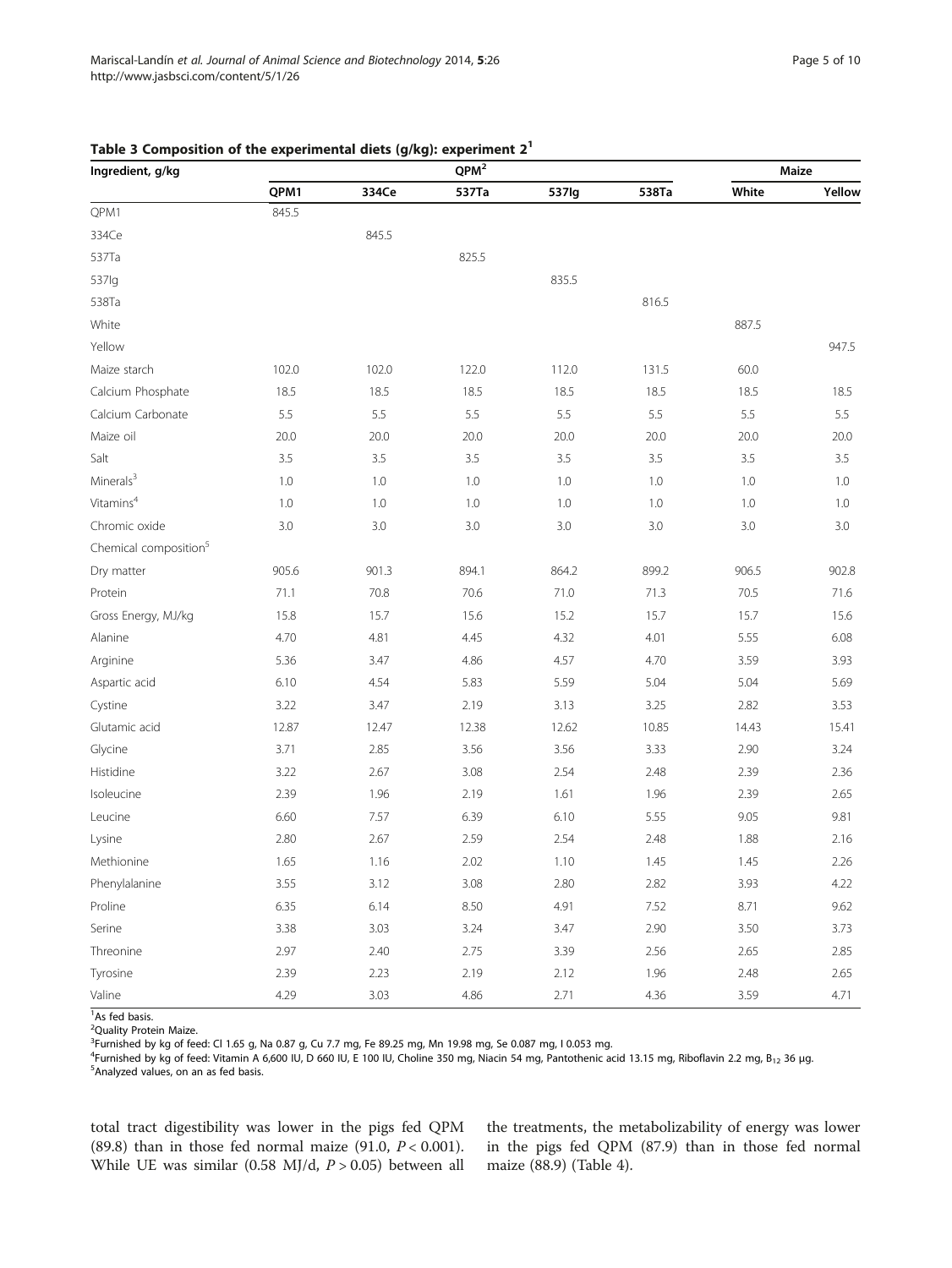| <b>Traits</b>                | $QPM^2$             |                    |                      |                    |                        |                   | <b>Maize</b>           |                  | Contrast |        |                   |
|------------------------------|---------------------|--------------------|----------------------|--------------------|------------------------|-------------------|------------------------|------------------|----------|--------|-------------------|
|                              | QPM1                | 334Ce              | 537Ta                | 537lg              | 538Ta                  | White             | Yellow                 | SEM <sup>3</sup> | QPM      | Normal | Prob <sup>4</sup> |
| Dry Matter, kg/d             |                     |                    |                      |                    |                        |                   |                        |                  |          |        |                   |
| Intake                       | 1.67 <sup>a</sup>   | 1.66 <sup>a</sup>  | 1.66 <sup>a</sup>    | 1.68 <sup>a</sup>  | $1.64^{\circ}$         | 1.66 <sup>a</sup> | $1.55^{b}$             | 0.010            | 1.66     | 1.60   | 0.05              |
| Energy, MJ/d                 |                     |                    |                      |                    |                        |                   |                        |                  |          |        |                   |
| Intake                       | $29,9^a$            | 29.7 <sup>a</sup>  | 29.7 <sup>a</sup>    | 30.2 <sup>a</sup>  | $29.5^a$               | $29.7^{\circ}$    | $27.7^{b}$             | 0.17             | 29.8     | 28.7   | 0.63              |
| In feces                     | 3.1 <sup>a</sup>    | 3.2 <sup>a</sup>   | 3.0 <sup>a</sup>     | $2.9^{\rm ab}$     | $2.9^{\sf ab}$         | 2.6 <sup>b</sup>  | 2.6 <sup>b</sup>       | 0.04             | 3.0      | 2.6    | 0.001             |
| Digestible                   | 26.8 <sup>a</sup>   | 26.5 <sup>a</sup>  | 26.7 <sup>a</sup>    | 27.3 <sup>a</sup>  | 26.5 <sup>a</sup>      | $27.1^a$          | $25.1^{b}$             | 0.16             | 26.7     | 26.1   | 0.01              |
| In Urine                     | 0.50                | 0.58               | 0.53                 | 0.60               | 0.62                   | 0.60              | 0.61                   | 0.013            | 0.57     | 0.60   | 0.21              |
| Metabolizable                | 26.3 <sup>a</sup>   | 25.9 <sup>a</sup>  | 26.2 <sup>a</sup>    | 26.7 <sup>a</sup>  | 25.9 <sup>a</sup>      | 26.5 <sup>a</sup> | $24.5^{b}$             | 0.16             | 26.2     | 25.5   | 0.01              |
| Nitrogen, g/d                |                     |                    |                      |                    |                        |                   |                        |                  |          |        |                   |
| Intake                       | $22.4^{b}$          | $24.6^{\circ}$     | $24.5^a$             | $24.6^{\circ}$     | $24.4^{\circ}$         | 22.0 <sup>b</sup> | $22.1^{\rm b}$         | 0.13             | 24.0     | 22.0   | 0.001             |
| In feces                     | 3.6                 | 4.1                | 3.8                  | 3.7                | 3.8                    | 3.4               | 3.5                    | 0.08             | 3.82     | 3.46   | 0.32              |
| Digestible                   | $18.7^{b}$          | 20.5 <sup>a</sup>  | 20.6 <sup>a</sup>    | 20.4 <sup>a</sup>  | 20.5 <sup>a</sup>      | $18.5^{b}$        | 18.6 <sup>b</sup>      | 0.35             | 20.1     | 18.6   | 0.001             |
| In Urine                     | 10.2 <sup>a</sup>   | $12.6^{b}$         | $13.2^{b}$           | $11.9^{b}$         | 12.0 <sup>b</sup>      | $12.1^{b}$        | $12.2^{b}$             | 0.21             | 11.97    | 12.2   | 0.74              |
| Retained                     | $8.5^{\circ}$       | 7.9 <sup>ab</sup>  | $7.5^{\sf ab}$       | $8.5^{\mathrm{a}}$ | 8.5 <sup>a</sup>       | $6.5^{\rm ab}$    | $6.4^b$                | 0.24             | 8.18     | 6.44   | 0.19              |
| Dry matter, MJ/kg            |                     |                    |                      |                    |                        |                   |                        |                  |          |        |                   |
| Digestible energy            | $16.11^{cd}$        | $15.96^{d}$        | 16.12 <sup>bcd</sup> | $16.29^{ab}$       | $16.18$ <sup>abc</sup> | $16.34^{a}$       | $16.22$ <sup>abc</sup> | 0.007            | 16.13    | 16.28  | 0.01              |
| Metabolizable energy         | 15.59 <sup>ab</sup> | 15.38 <sup>b</sup> | 15.59ab              | 15.70 <sup>a</sup> | $15.55^{ab}$           | $15.74^{a}$       | $15.61^{ab}$           | 0.009            | 15.56    | 15.68  | 0.09              |
| Coefficient                  |                     |                    |                      |                    |                        |                   |                        |                  |          |        |                   |
| DM Digestibility             | 88.7 <sup>c</sup>   | $88.2^c$           | $88.9^{\circ}$       | $90.1^\mathrm{ab}$ | $89.2^{bc}$            | 90.8 <sup>a</sup> | $90.2^{\circ}$         | 0.12             | 89.0     | 90.5   | 0.001             |
| E Digestibility              | 89.6bc              | 89.1 <sup>c</sup>  | 89.8bc               | $90.4^\mathrm{ab}$ | $90.1^{bc}$            | 91.3 <sup>a</sup> | $90.6^{\rm ab}$        | 0.14             | 89.8     | 91.0   | 0.001             |
| Metabolizability             | $87.9^{b}$          | $87.2^{b}$         | 88.0 <sup>b</sup>    | 88.4ab             | 88.0 <sup>b</sup>      | 89.3 <sup>a</sup> | $88.4^{\rm ab}$        | 0.15             | 87.9     | 88.9   | 0.01              |
| N Digestibility              | 83.7                | 83.3               | 84.3                 | 84.7               | 84.3                   | 84.3              | 84.2                   | 0.30             | 84.1     | 84.3   | 0.72              |
| N retention as percentage of |                     |                    |                      |                    |                        |                   |                        |                  |          |        |                   |
| $\mathsf{Intake}^5$          | $38.2^{a}$          | $32.1^{ab}$        | $30.5^{\sf ab}$      | 35.2 <sup>ab</sup> | $35.0^{\rm ab}$        | $29.6^{\rm ab}$   | 28.8 <sup>b</sup>      | 1.01             | 34.2     | 29.2   | 0.28              |
| Absorbed <sup>6</sup>        | 45.7 <sup>a</sup>   | $38.5^{\sf ab}$    | $36.1^\mathrm{ab}$   | 41.6 <sup>ab</sup> | 41.3 <sup>ab</sup>     | 35.0 <sup>b</sup> | $34.2^{b}$             | 1.14             | 40.3     | 34.6   | 0.20              |

<span id="page-5-0"></span>Table 4 Energy metabolizability and nitrogen balance: experiment 1<sup>1</sup>

<sup>1</sup> All data are reported on a DM basis.

<sup>2</sup> Quality Protein Maize.

<sup>3</sup>Standard error of the mean.

4 Contrast Probability.

5 (N retained/N intake)\*100.

<sup>6</sup>(N retained/N absorbed)\*100.<br><sup>abc</sup>different letters in the same line differ (*P* < 0.05).

#### Energy metabolizability, means comparison

Energy intake was lower in the pigs fed yellow maize (27.7 MJ/d) than in the pigs fed white maize (29.8 MJ/d,  $P < 0.05$ ). Apparent total tract digestibility was higher in the pigs fed white maize (91.3) and lower in the pigs fed 334Ce QPM (89.1,  $P < 0.05$ ). The metabolizability of energy was higher in the pigs fed white maize (89.3) than in the pigs fed QPM1 (87.9), except for those fed QPM 537Ig (88.4; Table 4).

#### Nitrogen balance, QPM vs normal maize

The DM intake was higher in the pigs fed QPM, compared to those fed normal maize (1.66 vs 1.60 kg/d,  $P < 0.05$ ), and the DM total tract digestibility was lower in the QPM pigs, compared to those fed normal maize (89.0 vs 90.5,  $P < 0.001$ ). The daily nitrogen intake was higher in the pigs fed QPM (24.0 g/d) than in the pigs fed normal maize (22.0 g/d,  $P < 0.001$ ); however, nitrogen digestibility was similar between the treatments (84.1,  $P > 0.05$ ). Consequently, the digestible nitrogen intake was higher in the pigs fed QPM. Urinary nitrogen excretion was similar between treatments (12.0 g/d,  $P > 0.05$ ). Nitrogen retention as a proportion of nitrogen intake or nitrogen absorption was also similar ( $P > 0.05$ ) between the treatments (Table 4).

#### Nitrogen balance, means comparison

Although the nitrogen intake in the pigs fed QPM1 was lower (22.4 g/d) than in the pigs fed the other hybrid QPMs (24.5 g/d,  $P < 0.001$ ) and similar to the pigs fed normal maize (22.0 g/d), the pigs fed QPM1 retained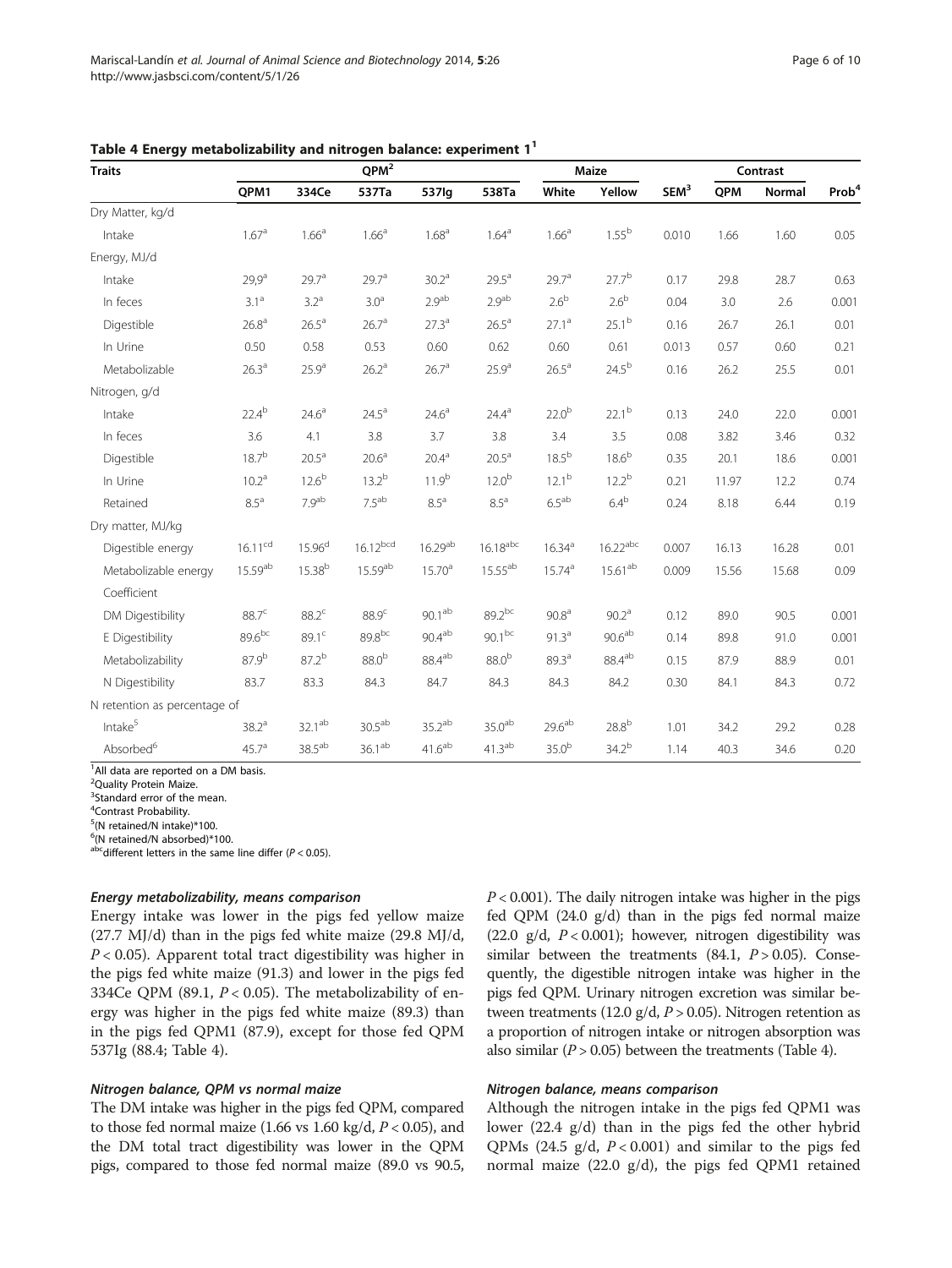more nitrogen as a percentage of nitrogen intake (38.2%) or nitrogen absorption (45.7%) than the pigs fed yellow maize (28.8% and 34.2%, respectively,  $P < 0.05$ ; Table [4](#page-5-0)).

## Ileal digestibility

# Apparent ileal digestibility, QPM vs normal maize

The DM digestibility was lower in the pigs fed QPM (78.7) than in those fed normal maize (80.0,  $P < 0.05$ ). The CP digestibility was similar in all of the diets (mean 73.0,  $P > 0.05$ ).

Lysine digestibility was higher in the pigs fed QPM than in the pigs fed normal maize  $(P < 0.05$ ; Table 5). The digestibility of leucine, isoleucine, phenylalanine, glutamic acid, alanine, tyrosine, proline, valine, serine, and methionine was lower in the QPM pigs than in those fed normal maize (all  $P < 0.05$ ; Table 5).

## Apparent ileal digestibility, means comparison

In general, QPM 537Ig had the lowest digestibility, except for that for arginine, threonine, serine, and glycine; for these AAs, QPM 334Ce had the lowest digestibility (Table 5). The white maize diet demonstrated lower AID of the sulphur AAs than the yellow maize diet. The

```
digestibility of leucine, alanine, and tyrosine was lower in all
of the QPM diets than in the normal maize diets (Table 5).
```
# Standardized ileal digestibility, QPM vs normal maize

The digestibility of CP, lysine, arginine, histidine, methionine, threonine, aspartic acid, glycine, and cystine was similar between OPM and normal maize (all  $P > 0.05$ ; Table [6\)](#page-7-0). The digestibility of glutamic acid, tyrosine, leucine, isoleucine, phenylalanine, alanine, valine, serine, and proline was lower in the QPM diets than in the normal maize diets (all  $P < 0.05$ ; Table [6\)](#page-7-0).

# Standardized ileal digestibility, means comparison

The SID of QPM 537Ig was consistently the lowest among the QPMs. The digestibility of glutamic acid and tyrosine was lower in the QPM diets than in the normal maize diets (Table [6\)](#page-7-0). Methionine was less digestible in the white maize diet than in the yellow maize diet (Table [6](#page-7-0)).

## **Discussion**

# Energy metabolizability and nitrogen balance

The total tract digestibility of energy in the QPM diets was 1.3% lower, on average, than the normal maize diets.

|  |  | Table 5 Apparent ileal digestibility of the maize: experiment 2 |
|--|--|-----------------------------------------------------------------|
|--|--|-----------------------------------------------------------------|

| <b>Traits</b> |                    |                    | QPM <sup>1</sup>   |                    |                       | Maize               |                     | Contrast         |      |        |                   |
|---------------|--------------------|--------------------|--------------------|--------------------|-----------------------|---------------------|---------------------|------------------|------|--------|-------------------|
|               | QPM1               | 334Ce              | 537Ta              | 537lg              | 538Ta                 | White               | Yellow              | SEM <sup>2</sup> | QPM  | Normal | Prob <sup>3</sup> |
| Dry Matter    | $77.5^{\circ}$     | $77.6^c$           | $81.9^{\rm a}$     | $77.7^c$           | $78.6^{bc}$           | 80.9 <sup>ab</sup>  | 79.1 <sup>abc</sup> | 0.33             | 78.7 | 80.0   | 0.05              |
| Protein       | 72.0               | 74.3               | 73.4               | 71.4               | 74.3                  | 71.8                | 74.1                | 0.32             | 73.1 | 72.9   | 0.77              |
| Amino acids   |                    |                    |                    |                    |                       |                     |                     |                  |      |        |                   |
| Alanine       | $73.2^{b}$         | $72.7^{b}$         | $71.6^{b}$         | 69.0 <sup>b</sup>  | 70.6 <sup>b</sup>     | 79.8 <sup>a</sup>   | 80.1 <sup>a</sup>   | 0.67             | 71.4 | 79.9   | 0.001             |
| Arginine      | $82.1^a$           | $73.8^{b}$         | 82.3 <sup>a</sup>  | 81.3 <sup>a</sup>  | 85.5 <sup>a</sup>     | 80.0 <sup>a</sup>   | 82.7 <sup>a</sup>   | 0.72             | 81.0 | 81.4   | 0.79              |
| Aspartic acid | 75.2               | 68.4               | 75.9               | 71.5               | 71.9                  | 75.4                | 75.6                | 0.61             | 72.6 | 75.5   | 0.06              |
| Cystine       | $72.9^c$           | 78.9 <sup>ab</sup> | 66.9 <sup>d</sup>  | 74.9 <sup>bc</sup> | 78.0 <sup>abc</sup>   | $75.1^{bc}$         | 80.9 <sup>a</sup>   | 0.56             | 74.3 | 78.0   | 0.07              |
| Glutamic acid | $83.3^{b}$         | $83.1^{b}$         | $83.1^{b}$         | $81.5^{b}$         | $82.1^{b}$            | 86.9 <sup>a</sup>   | 86.9 <sup>a</sup>   | 0.29             | 82.6 | 86.9   | 0.001             |
| Glycine       | $55.1^\mathrm{ab}$ | $49.8^{b}$         | 58.9 <sup>a</sup>  | 54.6 <sup>ab</sup> | 51.9 <sup>ab</sup>    | $55.8^{ab}$         | 57.0 <sup>ab</sup>  | 0.91             | 54.0 | 56.4   | 0.83              |
| Histidine     | 87.2 <sup>ab</sup> | $83.8^{bc}$        | 88.3 <sup>a</sup>  | $82.6^{\circ}$     | $85.4$ <sup>abc</sup> | 86.1 <sup>abc</sup> | 84.8 <sup>abc</sup> | 0.45             | 85.4 | 85.4   | 0.93              |
| Isoleucine    | $75.4^{ab}$        | $69.9^{b}$         | 74.3 <sup>ab</sup> | $60.2^{\circ}$     | $71.8^{b}$            | 79.4 <sup>a</sup>   | 79.2 <sup>a</sup>   | 0.66             | 70.3 | 79.3   | 0.001             |
| Leucine       | 82.4 <sup>b</sup>  | $83.2^{b}$         | $83.1^{b}$         | 80.5 <sup>b</sup>  | $82.1^{b}$            | $89.0^{\circ}$      | $89.4^{\circ}$      | 0.43             | 82.3 | 89.2   | 0.001             |
| Lysine        | 77.2 <sup>a</sup>  | 76.7 <sup>a</sup>  | $77.1^a$           | 73.8 <sup>ab</sup> | $75.1^{ab}$           | 69.0 <sup>b</sup>   | $72.4^\mathrm{ab}$  | 0.72             | 76.0 | 70.7   | 0.01              |
| Methionine    | 80.5 <sup>b</sup>  | $74.2^c$           | 85.5 <sup>a</sup>  | 70.7 <sup>d</sup>  | $75.5^{\circ}$        | 76.8 <sup>c</sup>   | 84.3 <sup>a</sup>   | 0.36             | 77.3 | 80.5   | 0.05              |
| Phenylalanine | $82.7^{b}$         | $80.6^{bc}$        | $81.9^{b}$         | $77.3^c$           | $82.6^b$              | 88.0 <sup>a</sup>   | $87.6^{\circ}$      | 0.46             | 81.0 | 87.7   | 0.001             |
| Proline       | 51.2 <sup>cd</sup> | $61.6^{bc}$        | $72.5^{ab}$        | 45.8 <sup>d</sup>  | $61.5^{bc}$           | 71.6 <sup>ab</sup>  | 80.3 <sup>a</sup>   | 1.63             | 58.5 | 75.9   | 0.001             |
| Serine        | $71.0^{\sf ab}$    | $67.8^{b}$         | 72.0 <sup>ab</sup> | 70.4 <sup>ab</sup> | $69.4^{b}$            | 76.8 <sup>a</sup>   | 76.6 <sup>a</sup>   | 0.70             | 70.1 | 76.6   | 0.01              |
| Threonine     | $60.4^\mathrm{ab}$ | 54.6 <sup>b</sup>  | 61.6 <sup>ab</sup> | 64.1 <sup>a</sup>  | 60.1 <sup>b</sup>     | $64.8^{a}$          | $62.4^{ab}$         | 0.96             | 60.1 | 63.6   | 0.39              |
| Tyrosine      | $77.9^{b}$         | $76.8^{b}$         | 77.7 <sup>b</sup>  | $73.8^{b}$         | 74.7 <sup>b</sup>     | 83.7 <sup>a</sup>   | 83.9 <sup>a</sup>   | 0.57             | 76.2 | 83.8   | 0.001             |
| Valine        | $77.6^a$           | $70.4^{b}$         | 81.7 <sup>a</sup>  | 63.3 <sup>c</sup>  | 80.9 <sup>a</sup>     | 78.5 <sup>a</sup>   | 82.8 <sup>a</sup>   | 0.18             | 74.8 | 80.6   | 0.01              |

<sup>1</sup>Quality Protein Maize.

<sup>2</sup>Standard error of the mean.

<sup>3</sup> Probability of contrast.

abcddifferent letters in the same line differ ( $P < 0.05$ ).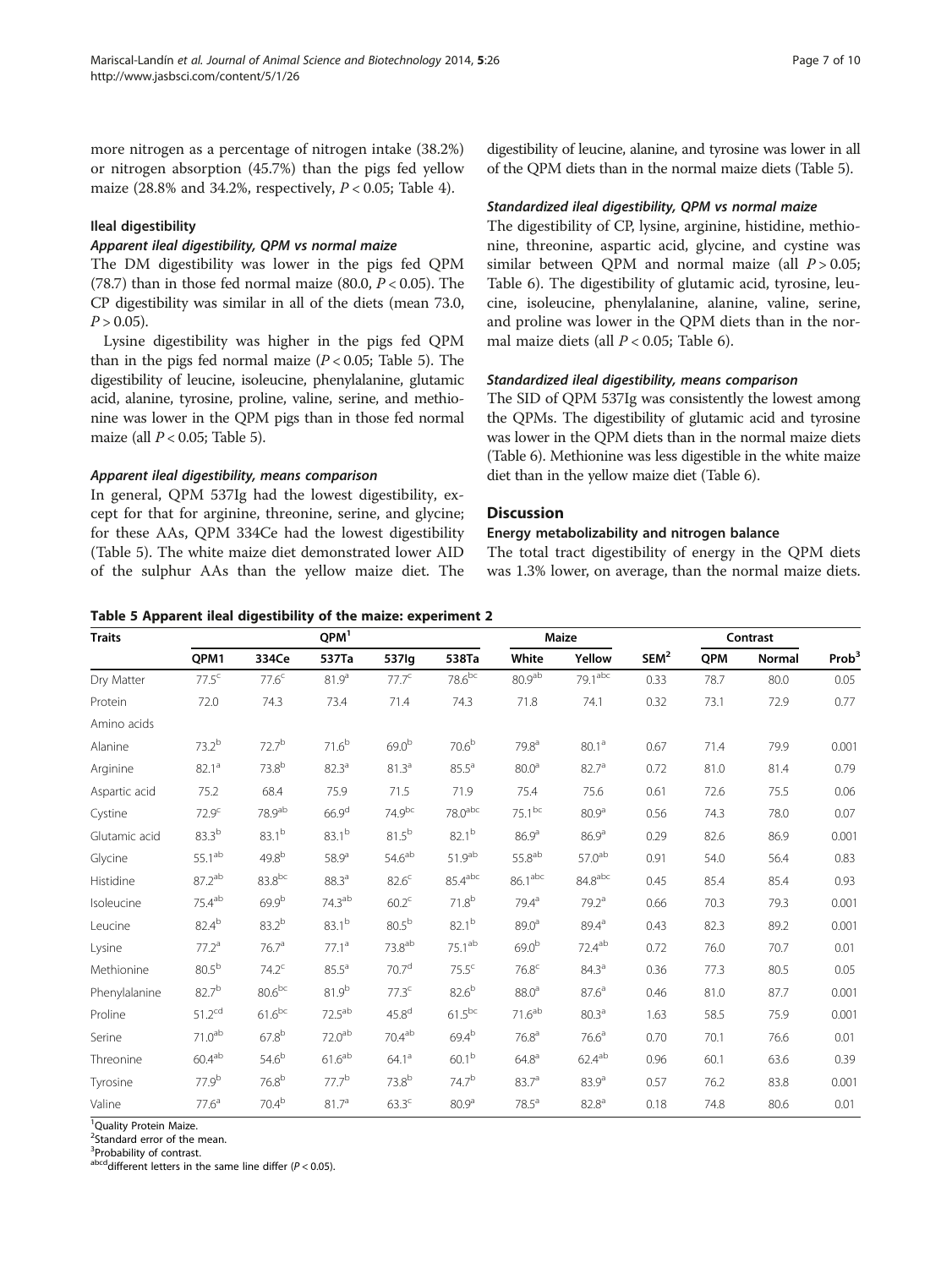| <b>Traits</b> |                    |                    | QPM <sup>1</sup>      |                    | Maize                 |                    |                    | Contrast         |      |        |                   |
|---------------|--------------------|--------------------|-----------------------|--------------------|-----------------------|--------------------|--------------------|------------------|------|--------|-------------------|
|               | QPM1               | 334Ce              | 537Ta                 | 537lg              | 538Ta                 | White              | Yellow             | SEM <sup>2</sup> | QPM  | Normal | Prob <sup>3</sup> |
| Protein       | 86.7               | 88.0               | 88.2                  | 85.7               | 88.2                  | 86.9               | 88.1               | 0.32             | 87.4 | 87.5   | 0.98              |
| Amino acids   |                    |                    |                       |                    |                       |                    |                    |                  |      |        |                   |
| Alanine       | $80.7^{\rm ab}$    | $80.0^{bc}$        | 79.4 <sup>c</sup>     | $77.1^c$           | 79.4 <sup>c</sup>     | 86.1 <sup>a</sup>  | $85.8^{ab}$        | 0.66             | 79.3 | 86.0   | 0.01              |
| Arginine      | 87.9 <sup>ab</sup> | $82.8^{b}$         | $88.8^{ab}$           | 88.2 <sup>ab</sup> | $92.2^{\circ}$        | $88.8^{ab}$        | 90.8 <sup>a</sup>  | 0.72             | 88.0 | 89.8   | 0.65              |
| Aspartic acid | 85.2               | 81.9               | 86.4                  | 82.4               | 84.0                  | 87.5               | 86.4               | 0.61             | 84.0 | 86.9   | 0.06              |
| Cystine       | $77.1^{cd}$        | $82.8^{ab}$        | $73.1^c$              | $79.2^{bc}$        | 82.1 <sup>abc</sup>   | 79.9abc            | 88.7 <sup>a</sup>  | 0.56             | 78.9 | 82.3   | 0.10              |
| Glutamic acid | 88.7 <sup>b</sup>  | $88.7^{b}$         | 88.7 <sup>b</sup>     | $87.1^{b}$         | $88.6^b$              | 91.7 <sup>a</sup>  | 91.4a              | 0.28             | 88.3 | 91.6   | 0.001             |
| Glycine       | 73.8               | 74.2               | 78.3                  | 74.2               | 72.7                  | 79.7               | 78.4               | 0.91             | 74.6 | 79.0   | 0.26              |
| Histidine     | 92.0 <sup>ab</sup> | $89.5^{ab}$        | 93.3 <sup>a</sup>     | $88.6^{b}$         | $91.5^{ab}$           | 92.5 <sup>ab</sup> | $91.3^{ab}$        | 0.46             | 91.0 | 91.9   | 0.39              |
| Isoleucine    | $86.3^{ab}$        | $83.3^{b}$         | 86.3 <sup>ab</sup>    | 76.4 <sup>c</sup>  | 85.0 <sup>ab</sup>    | 90.3 <sup>a</sup>  | $89.0^{ab}$        | 0.66             | 83.4 | 89.7   | 0.01              |
| Leucine       | 89.2bc             | $89.1^{bc}$        | $90.2$ <sup>abc</sup> | 87.9 <sup>c</sup>  | $90.2$ <sup>abc</sup> | $94.0^{\circ}$     | $94.0^{\rm a}$     | 0.44             | 89.3 | 94.0   | 0.01              |
| Lysine        | 88.1               | 88.2               | 88.9                  | 85.9               | 87.5                  | 85.3               | 86.6               | 0.72             | 87.7 | 85.9   | 0.18              |
| Methionine    | 84.4 <sup>b</sup>  | 79.7 <sup>b</sup>  | 88.7 <sup>a</sup>     | 76.4 <sup>d</sup>  | 79.8 <sup>c</sup>     | 81.1 <sup>c</sup>  | $87.1^{\rm ab}$    | 0.36             | 81.8 | 84.1   | 0.30              |
| Phenylalanine | 89.5bcd            | 88.4 <sup>cd</sup> | 89.8bcd               | 86.0 <sup>d</sup>  | $91.3$ <sup>abc</sup> | 94.2 <sup>a</sup>  | $93.3^{ab}$        | 0.46             | 89.0 | 93.7   | 0.01              |
| Proline       | 70.2 <sup>c</sup>  | $81.2$ abc         | 86.7 <sup>ab</sup>    | 70.3 <sup>c</sup>  | $77.5^{bc}$           | 85.4 <sup>ab</sup> | 92.8 <sup>a</sup>  | 1.63             | 77.2 | 89.1   | 0.02              |
| Serine        | $84.6^{\sf ab}$    | $82.9^{b}$         | $86.2^{ab}$           | $83.6^{ab}$        | $85.2^{ab}$           | 89.9 <sup>a</sup>  | 88.9 <sup>ab</sup> | 0.70             | 84.5 | 89.4   | 0.03              |
| Threonine     | 77.7               | 76.0               | 80.2                  | 79.2               | 80.2                  | 84.1               | 80.4               | 0.95             | 78.6 | 82.3   | 0.35              |
| Tyrosine      | $83.2^{b}$         | $82.5^{b}$         | 83.4 <sup>b</sup>     | 79.8 <sup>b</sup>  | $81.1^{b}$            | 88.8 <sup>a</sup>  | 88.7 <sup>a</sup>  | 0.57             | 82.0 | 89.7   | 0.001             |
| Valine        | 86.0 <sup>ab</sup> | $82.3^{b}$         | 89.1 <sup>a</sup>     | 76.6 <sup>c</sup>  | 89.1 <sup>a</sup>     | 88.5 <sup>a</sup>  | $90.4^{\text{a}}$  | 0.58             | 84.6 | 89.5   | 0.02              |

<span id="page-7-0"></span>Table 6 Standardized ileal digestibility of the maize: experiment 2

<sup>1</sup>Quality Protein Maize.

<sup>2</sup>Standard error of the mean.

<sup>3</sup>Probability.

abcddifferent letters in the same line differ ( $P < 0.05$ ).

While urinary energy was similar between the diets, metabolizability was also lower in the QPM diets than in the white maize diet.

The starch type of QPM may explain its lower digestibility in the current study; amylose is negatively correlated with average daily gain [[25\]](#page-9-0). Furthermore, the starch of waxy sorghums, which are low in amylose, is more digestible than the starch of non-waxy sorghums [[26\]](#page-9-0); this has also been demonstrated with maize starch in ducks [\[27](#page-9-0)]. Although QPM has a vitreous endosperm phenotype, it is rich in a no-crystalline amylopectin that forms bonds with γ zein (27-kDa) [\[28](#page-9-0)].

The negative effect of fiber on energy digestibility [[29,30\]](#page-9-0) could provide another feasible explanation; dietary fiber is less digestible than other nutrients such as starch, sugars, fat, or protein  $(50\% \text{ vs } 80-100\%)$  [\[31](#page-9-0)]. Moreover, corn fiber is essentially insoluble [[32\]](#page-9-0); QPM had a higher ADF content than the normal maize (40 g/ kg QPM vs 30 g/kg maize), and this could have resulted in considerable effects on digestibility given that maize fiber, in general, is poorly digested by growing pigs [\[31](#page-9-0)]. Moreover, the ME:DE ratio in the current study was 0.98, which is similar to the 0.96 estimated by Noblet and van Milgen [[31\]](#page-9-0).

Generally, 50% of the nitrogen that is absorbed is retained in the body, and the other 50% is excreted in urine [\[29\]](#page-9-0). The retention of nitrogen in the current study was lower (37.5%), which could be attributed to a diet of low protein quality. Maize protein is deficient in lysine and tryptophan [[3\]](#page-8-0), and it is well-known that nitrogen retention in growing pigs is related to the lysine level in the diet as lysine is the first limiting AA [\[33\]](#page-9-0). Lysine digestibility was higher in the pigs fed QPM1 maize, and these same pigs retained 26% more nitrogen (1.7 g/d). These results are consistent with previous reports based on animal studies [[1](#page-8-0)[,34,35](#page-9-0)], as well as in humans where the consumption of QPM by children resulted in a 12% increase in weight [\[34\]](#page-9-0) and a 9% increase in height and weight [\[36\]](#page-9-0).

#### Ileal digestibility

The average AA profile of the proteins in the QPM was different from that of yellow and white maize. QPM had more lysine (45%), arginine (37%), histidine (31%), glycine (23%), methionine (19%), threonine (13%), aspartic acid (13%), valine (10%), and cystine (7%) than white and yellow maize. In contrast, QPM had less leucine (−23%), alanine (−14%), phenylalanine (−13%), glutamic acid (−8%),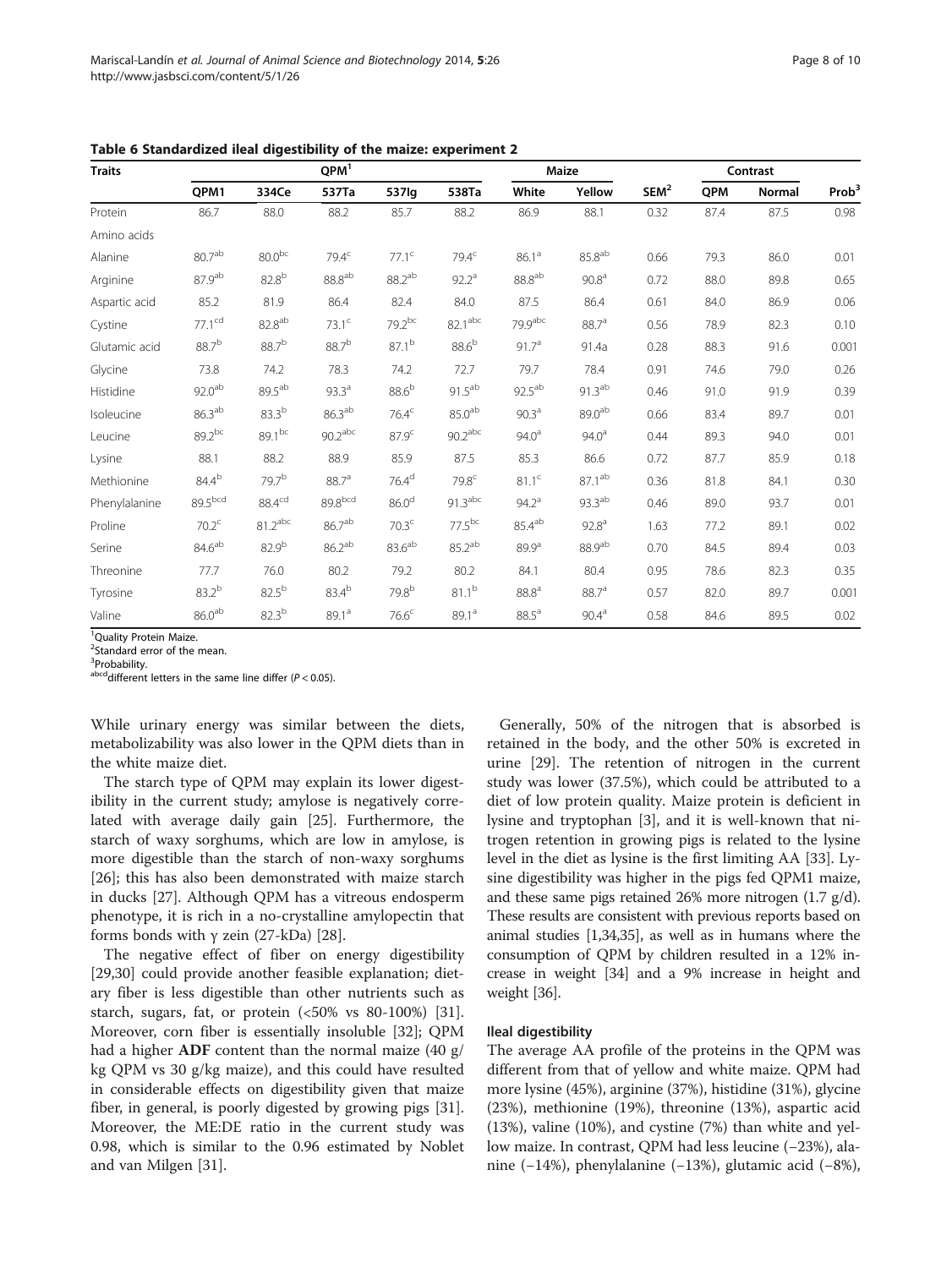<span id="page-8-0"></span>tyrosine (−8%), and proline (−7%) than white and yellow maize. Other studies have also reported that QPM is rich in lysine [5,[37,38](#page-9-0)], while the low leucine and proline content is associated with a decrease in zein protein [6].

Dietary protein content affects apparent digestibility [16,[39,40\]](#page-9-0). To avoid this effect, the experimental diets were iso-nitrogenous, resulting in similar protein digestibility in all of the diets. However, the differences in amino acid content may explain the differences in digestibility. It has been previously reported that the high lysine content in QPM results in a higher AID [[34,35\]](#page-9-0), as was found in the current study. Similarly, the high leucine, phenylalanine, glutamic acid, alanine, tyrosine, and proline content of normal maize (white and yellow) could explain the high AID that was observed. Moreover, the low AID observed for threonine may be caused by its richness within the endogenous protein [[22,41,42](#page-9-0)].

Although the use of the estimate from one endogenous protein in each experiment has been recommended to estimate the SID [\[39,40](#page-9-0)], it is also true that the SID has been estimated from previously published AID data and corrected with an endogenous protein that was estimated later [9,[43,44](#page-9-0)] or previously [[45,46](#page-9-0)]. This supports the use of a "standard" endogenous protein to correct the AID. The SID removes the effect of nutrient level on the digestibility value by correcting for basal endogenous losses [[39,43](#page-9-0),[47\]](#page-9-0). The SID of lysine was similar in all of the maize diets. Additionally, when SID was estimated, threonine reached similar values to those of the other amino acids; this may be related to its richness within the endogenous protein. The SID coefficients estimated for maize in the present work were similar to those reported in previous studies [8,9[,43\]](#page-9-0). However, no values for SID have been reported previously for QPM.

# Conclusions

The energy furnished by QPM was used less efficiently (metabolizability) than the energy furnished by normal maize. The AID of lysine was higher in the QPM than in the normal maize; however, the SID of lysine was similar between QPM and normal maize. The current study provides additional data about the nutrient composition, AA digestibility, and nitrogen utilization of QPM.

#### Abbreviations

CIMMYT: International maize and wheat improvement centre; QPM: Quality protein maize; EF-1 α: Elongation factor 1α; DM: Dry matter; DE: Digestible energy; ME: Metabolizable energy; AA: Amino acid; ADF: Acid detergent fiber; AID: Apparent ileal digestibility; SID: Standardized ileal digestibility; ATTD: Apparent total tract digestibility.

#### Competing interests

The authors declare that they have no competing interests.

#### Authors' contributions

GML conceived and designed the study; ERR carried out the lab analysis; TCRS contributed to data analysis; GML and TCRS wrote the manuscript. All authors read and approved the final manuscript.

#### Acknowledgements

To National Research Institute for Forestry, Crops and Livestock for the financial support given to this research project.

#### Author details

<sup>1</sup>CENID Fisiología, Instituto Nacional de Investigaciones Forestales Agrícolas y Pecuarias, km 1 Carretera a Ajuchitlán, 76280 Querétaro, México. <sup>2</sup>Facultad de Ciencias Naturales, Universidad Autónoma de Querétaro, México, Av. de las Ciencias s/n, 76230 Querétaro, México.

Received: 8 January 2014 Accepted: 22 April 2014 Published: 7 May 2014

#### References

- 1. Cantarelli VS, Fialho ET, de Sousa RV, de Freitas RTF, Lima JAF: Composição química, vitreosidade e digestibilidade de diferentes híbridos de milho para suínos. Ciênc Agrotec 2007, 31:860–864.
- 2. Snow JL, Stein HH, Ku PK, Trottier NL: Amino acid digestibility and nitrogen utilization of high oil, high lysine, and waxy maize fed to growing pigs. Anim Feed Sci Technol 2004, 113:113–126.
- 3. Jia M, Wu H, Clay K, Jung R, Larkins B, Gibbon B: Identification and characterization of lysine-rich proteins and starch biosynthesis genes in the opaque2 mutant by transcriptional and proteomic analysis. BMC Plant Biology 2013, 13:60.
- 4. Mertz ET, Bates LS, Nelson OE: Mutant gene that changes protein composition and increases lysine content of maize endosperm. Science 1964, 145:279–280.
- Nuss ET, Tanumihardjo SA: Quality protein maize for Africa: closing the protein inadequacy gap in vulnerable populations. Adv Nutr 2011, 2:217–224.
- 6. Wallace JC, Lopes MA, Paiva E, Larkins BA: New methods for extraction and quantitation of zeins reveal a high content of γ-zein in modified opaque-2 maize. Plant Physiol 1990, 92:191–196.
- 7. Habben JE, Moro GL, Hunter BG, Hamaker BR, Larkins BA: Elongation factor 1α concentration is highly correlated with the lysine content of maize endosperm. PNAS 1995, 92:8640–8644.
- 8. NRC: Nutrient requirements of swine. 10th edition. Washington, DC: The National Academy Press; 1998.
- 9. INRA: Tables de composition et de valeur nutritive des matières premières destinées aux animaux d'élevage. Porcs, volailles, bovins, ovins, caprins, lapins, chevaux, poissons. Paris, France: Institut National de la Recherche Agronomique; 2002.
- 10. International guiding principles for biomedical research involving animals: The development of science-based guidelines for laboratory animal care - NCBI Bookshelf. [http://cioms.ch/publications/guidelines/1985\\_texts\\_of\\_](http://cioms.ch/publications/guidelines/1985_texts_of_guidelines.htm) [guidelines.htm.](http://cioms.ch/publications/guidelines/1985_texts_of_guidelines.htm)
- 11. Diario Oficial de la Federación: Especificaciones técnicas para la producción, cuidado y uso de los animales de laboratorio. Norma Oficial Mexicana NOM-062-ZOO-1999. México, D.F. Diario Oficial de la Federación, Miércoles 2 de Agosto 2001.
- 12. INRA: L'alimentation des animaux monogastriques: porc, lapin, volailles. Paris, France: Institut National de la Recherche Agronomique; 1984.
- 13. Adeola O: Digestion and balance technique in pigs. In Swine Nutrition. 2nd edition. Edited by Lewis AJ, Southern LL. Boca Raton, USA: CRC Press; 2001:903–916.
- 14. Le Bellego L, van Milgen J, Dubois S, Noblet J: Energy utilization of lowprotein diets in growing pigs. J Anim Sci 2001, 79:1259-1271.
- 15. de Souza RTC, Mar BB, Mariscal LG: Canulación de cerdos posdestete para pruebas de digestibilidad ileal: Desarrollo de una metodología. Téc Pecu Méx 2000, 38:143–150.
- 16. Fan MZ, Sauer WC, Hardin RT, Lien KA: Determination of apparent ileal amino acid digestibility in pigs: effect of dietary amino acid level. J Anim Sci 1994, 72:2851–2859.
- 17. AOAC: Official Methods of Analysis. 17th edition. Arlington, VA. USA: Assoc. Offic. Anal. Chem; 2000.